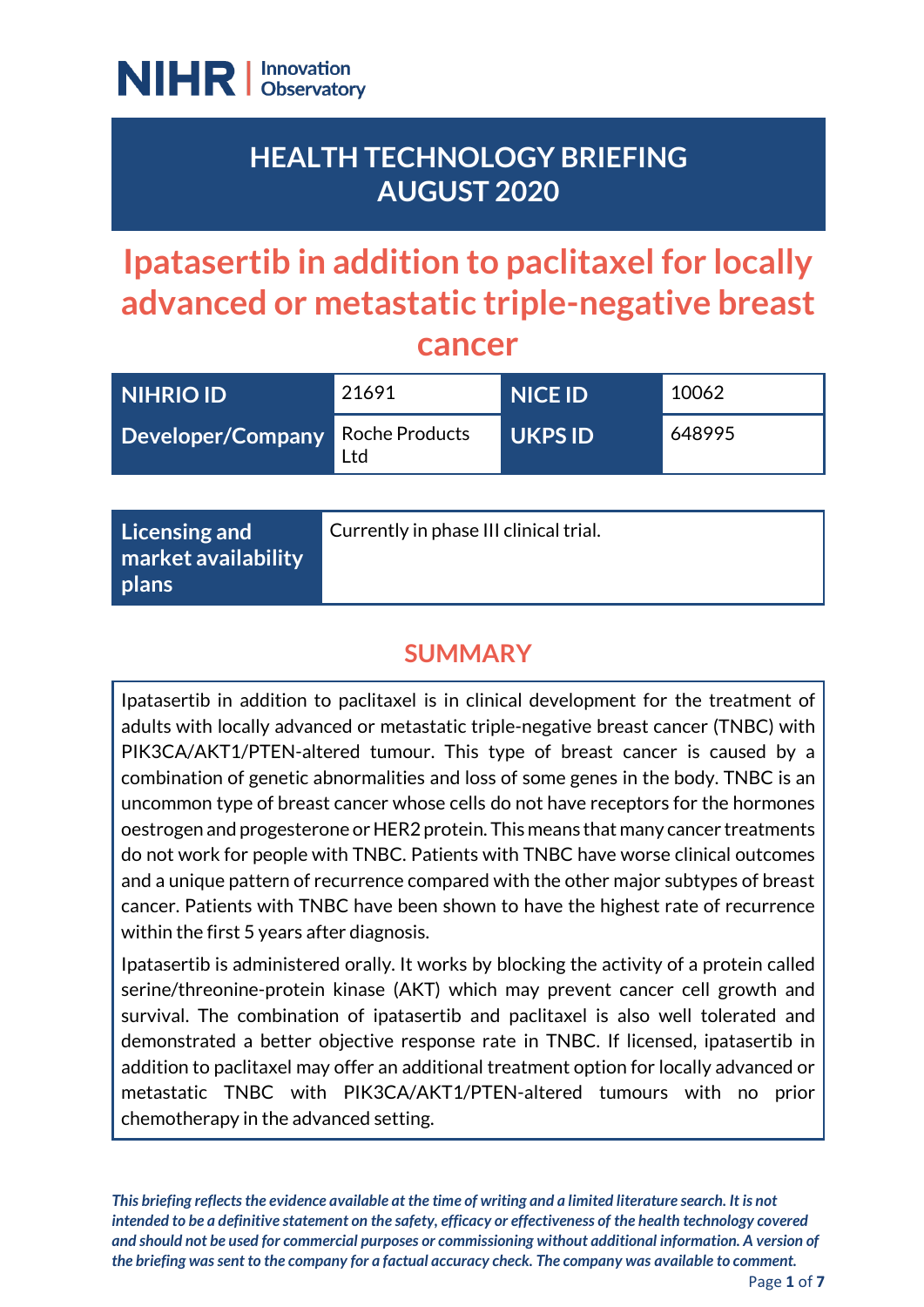#### **PROPOSED INDICATION**

Adults with locally advanced or metastatic triple-negative breast cancer (TNBC) with PIK3CA/AKT1/PTEN-altered tumours with no prior chemotherapy in advanced setting.<sup>a</sup>

### **TECHNOLOGY**

#### **DESCRIPTION**

Ipatasertib (GDC-0068) is an inhibitor of the serine/threonine-protein kinase AKT (protein kinase B) with potential antineoplastic activity. Ipatasertib binds to and inhibits the activity of AKT in a non-ATP-competitive manner, which may result in the inhibition of the PI3K/AKT signalling pathway, tumour cell proliferation and the induction of tumour cell apoptosis. Activation of the PI3K/AKT signalling pathway is frequently associated with tumorigenesis and dysregulated PI3K/AKT signalling may contribute to tumour resistance to a variety of antineoplastic agents. $^{\rm 1}$ 

Ipatasertib in addition to paclitaxel is in clinical development for the treatment of locally advanced or metastatic triple-negative breast cancer with PIK3CA/AKT1/PTEN-altered tumour. In the phase II/III clinical trial (NCT03337724), patients received 400 mg ipatasertib orally once a day on days 1-21 of each 28-day cycle and 80 mg/square meter paclitaxel intravenously on days 1, 8, and 15 of each 28-day cycle until disease progression, intolerable toxicity, elective withdrawal from the study or study completion or termination. $^2$ 

#### **INNOVATION AND/OR ADVANTAGES**

Ipatasertib is a potent, novel, selective, ATP-competitive small-molecule inhibitor of all three forms of AKT. $^{3,4}$  The novel feature of Ipatasertib is that it has a greater than 100-fold selectivity over other relevant kinases, including a greater than 600-fold selectivity over protein kinaseA. Ipatasertib is effective for both preclinical cancer cell lines and in xenograft models with activation of AKT, including tumours with complete loss of PTEN, decreased expression of PTEN, or mutations in PIK3CA.<sup>4</sup>

Preclinical studies showed synergy between ipatasertib and paclitaxel. In breast cancer, the combination of ipatasertib and paclitaxel was well tolerated with a safety profile consistent with the single agent. $^{\rm 5}$ 

Further, the initial results from the phase II clinical trial suggest that ipatasertib demonstrated a median overall survival (OS) of 23.1 months compared with 18.4 months in placebo arm.<sup>6</sup> Ipatasertib also demonstrated an improved progression-free survival (PFS) 6.2 months vs 4.9 months in placebo (stratified HR, 0.60; 95% CI, 0.37-0.98). In the subset of patients with PIK3CA/AKT1/PTEN-altered tumours (n=42), the benefit of ipatasertib on median PFS was more pronounced compared with placebo (9.0 months vs. 4.9 months, unstratified HR, 0.44; 95% CI, 0.20-0.99). 7

#### **DEVELOPMENT STATUS AND/OR REGULATORY DESIGNATIONS**

Ipatasertib does not currently have Marketing Authorisation in the EU/UK for any indication.

Ipatasertib in addition to paclitaxel is in phase II and III clinical development for several breast cancer indications. 8

**.** 

a Information provided by Roche Products Ltd on UK PharmaScan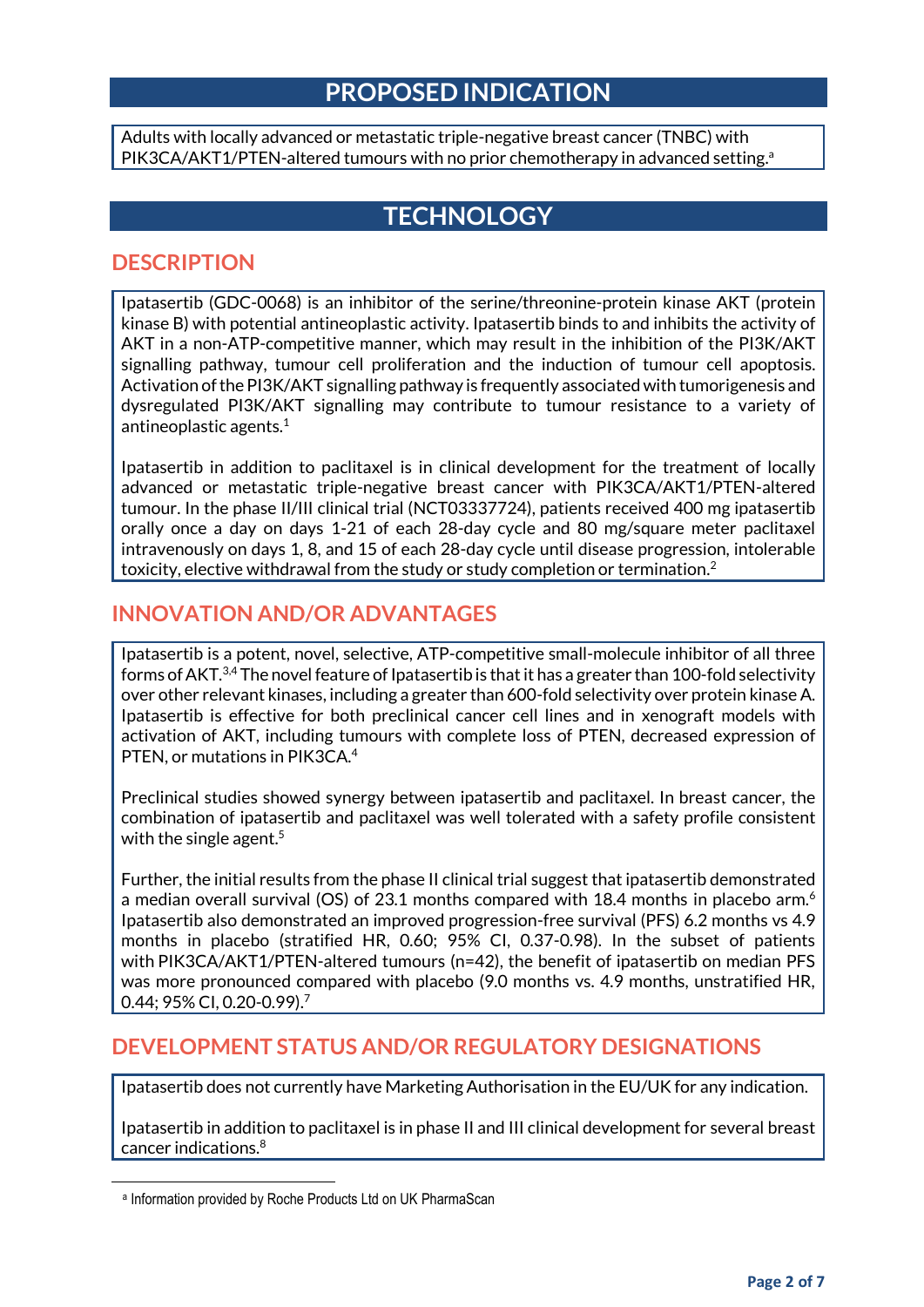### **PATIENT GROUP**

#### **DISEASE BACKGROUND**

Breast cancer is the most common cancer in the UK, and mainly affects women, although men can have the condition. It usually starts in the cells that line the milk ducts of the breast.<sup>9</sup> Locally advanced breast cancer occurs when cancer has spread from the breast to lymph nodes close to breast or to the skin of the breast or to the chest wall. Metastatic breast cancer occurs when cancer has spread to other parts of the body such as the liver or bones.<sup>10</sup>

Triple-negative breast cancer (TNBC) represents a subgroup of breast tumours defined by lack of expression of the oestrogen receptor (ER), progesterone receptor (PR) and human epidermal growth factor receptor 2 (HER2).<sup>11</sup> TNBC, which accounts for an estimated 15-20% of invasive breast cancers has been associated with rapid growth, distant metastasis and shorter overall and relapse-free survival when compared to other breast cancer sub-types across multiple studies. $^{12}$  TNBC is more likely to be diagnosed in people younger than age 50 years, unlike other breast cancer types which more commonly occur in people aged 60 years and older.<sup>13</sup>

TNBC tends to be biologically aggressive, and with a lack of commonly utilised targeting agents, it is often associated with a poor prognosis.<sup>11</sup> Patients with TNBC have shown to have the highest rate of recurrence within the first 5 years after diagnosis, with a significant decrease and plateauing of the recurrence rate afterwards. Post-recurrence survival is also decreased compared to HER-positive tumours.<sup>14</sup>

An important number of TNBC cases harbour aberrations in the PI3K pathway, leading to constitutive activation of the downstream signalling pathway. Among mechanisms of PI3K enhancement, PIK3CA mutations are most frequently (~30%) observed, along with protein loss of PTEN and AKT activation by phosphorylation (pAkt).<sup>15</sup>

Symptoms of TNBC are similar to other breast cancer types, and can include a lump or thickening in an area of the breast, changes in the size, shape or feel of the breast or nipple, or a swelling in the armpit.<sup>16</sup> TNBC patients experience physical symptoms and psychosocial distress that adversely affect their quality of life. Treatment, including chemotherapy, can have other effects including anger, grief, suffering and pain.<sup>17</sup>

#### **CLINICAL NEED AND BURDEN OF DISEASE**

In England in 2017, there were 46,109 registrations of newly diagnosed cases of malignant neoplasm of breast (ICD-10 code C50) and the direct age-standardised rate per 100,000 population was 166.7 among females and 1.3 among males.<sup>18</sup> Age standardised Incidence rates among females are projected to rise by 2.24% in the UK between 2014 and 2035.<sup>19</sup> Approximately 20-40% of patients with an early-stage TNBC will develop metastatic disease. $^{20}$ 

In 2018-19 there were 219,885 finished consultant episodes (FCEs) and 80,435 FCE bed days with a primary diagnosis of malignant neoplasm of breast (ICD-10; C50). There were 215,644 hospital admissions, of which 183,828 were day cases.<sup>21</sup>

In England in 2017, there were 10,219 deaths with malignant neoplasm of breast (ICD-10 code  $C$ 50) recorded as the underlying cause.<sup>22</sup> The latest published survival statistics for breast cancer for women in England (2018, patients diagnosed 2013-2017) report a 1-year survival rate of 95.8% and a 5-year survival rate of 85% (age-standardised).<sup>23</sup>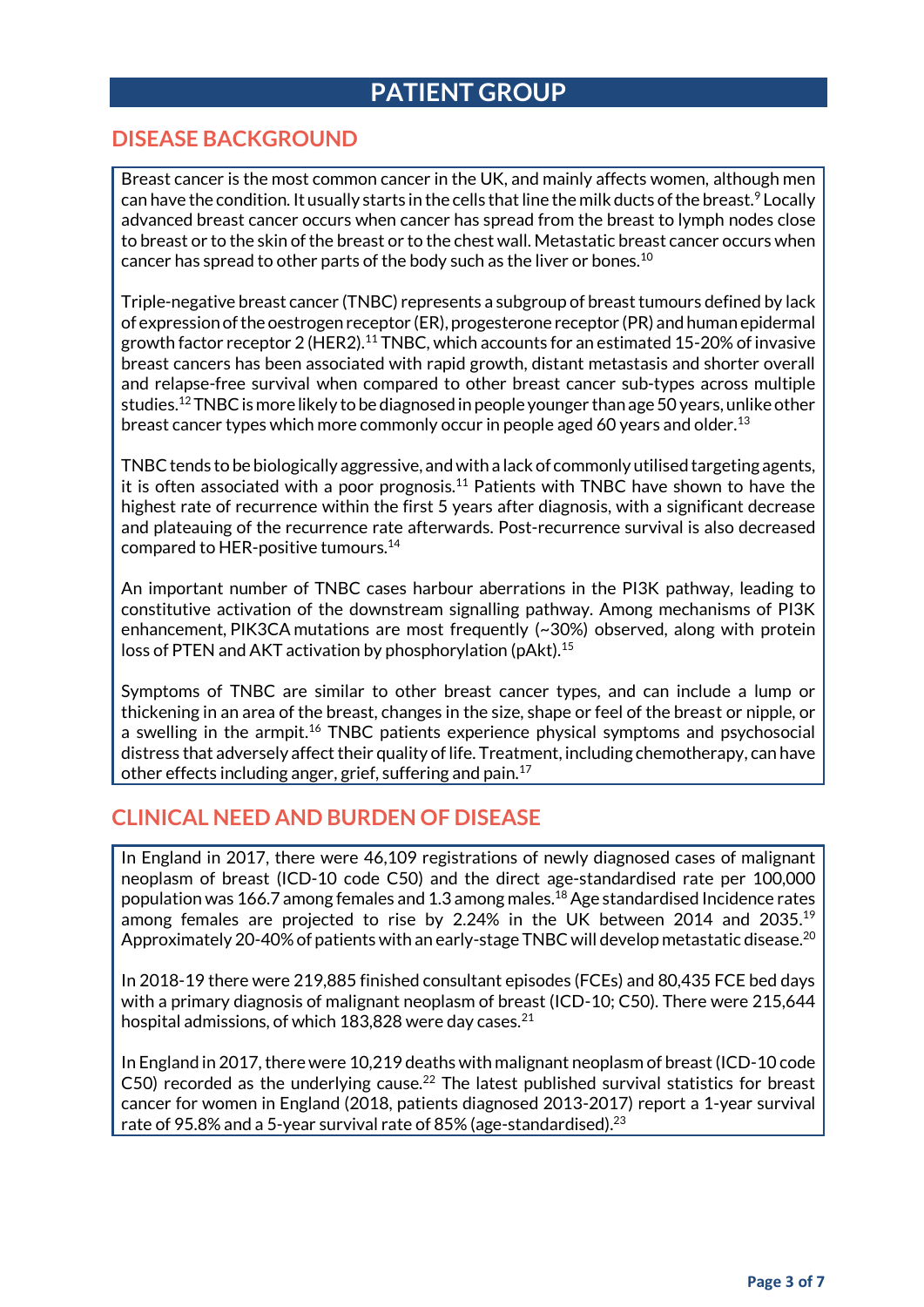### **PATIENT TREATMENT PATHWAY**

#### **TREATMENT PATHWAY**

The main treatments for TNBC are surgery and chemotherapy, depending on the location, stage and grade of cancer confirmed by pathology, and the patient's general health. Surgery may be lumpectomy (usually followed by radiotherapy to the rest of the breast tissue) or a mastectomy. Chemotherapy may be given before surgery and is also usually given following surgery.<sup>16</sup>

#### **CURRENT TREATMENT OPTIONS**

NICE recommends for patients with advanced breast cancer who are not suitable for anthracyclines (because they are contraindicated or because of prior anthracycline treatment either in the adjuvant or metastatic setting), single-agent docetaxel should be offered as firstline treatment. 24

NICE recommends gemcitabine in combination with paclitaxel, within its licensed indication, as an option for the treatment of metastatic breast cancer only when docetaxel monotherapy or docetaxel plus capecitabine are also considered appropriate. 25

#### **PLACE OF TECHNOLOGY**

If licensed, ipatasertib in addition to paclitaxel may offer an additional treatment option for patients with locally advanced or metastatic TNBC with PIK3CA/AKT1/PTEN-altered tumours.

| <b>CLINICAL TRIAL INFORMATION</b> |                                                                                                                                                                                                                                                                                                                                                                                                                                                                                                                       |  |  |
|-----------------------------------|-----------------------------------------------------------------------------------------------------------------------------------------------------------------------------------------------------------------------------------------------------------------------------------------------------------------------------------------------------------------------------------------------------------------------------------------------------------------------------------------------------------------------|--|--|
| <b>Trial</b>                      | IPATunity130, NCT03337724, EudraCT 2017-001548-36;<br>A double-blind, placebo-controlled, randomized phase III<br>study of ipatasertib in combination with paclitaxel as a<br>treatment for patients with PIK3CA/AKT1/PTEN-Altered,<br>locally advanced or metastatic, triple-negative breast cancer<br>or hormone receptor-positive, her 2-negative breast cancer<br>Trial phase II/III - Recruiting<br>Location(s): EU (including UK), USA, Canada and other<br>countries<br>Primary completion date: December 2021 |  |  |
| <b>Trial design</b>               | Randomised, parallel-assignment, placebo-controlled, triple-<br>blinded                                                                                                                                                                                                                                                                                                                                                                                                                                               |  |  |
| Population                        | n= 450 (planned); aged 18 years and older; triple-negative<br>breast cancer (TNBC) or HR+/HER2-adenocarcinoma; locally<br>advanced, metastatic and is not amenable to resection with<br>curative intent                                                                                                                                                                                                                                                                                                               |  |  |
| Intervention(s)                   | Experimental arm<br>Ipatasertib, 400 mg, administered orally once a day on<br>days 1-21 of each 28-day cycle until disease progression,<br>intolerable toxicity, elective withdrawal from the study, or<br>study completion or termination<br>Paclitaxel, 80<br>mg/square<br>meter, administered<br>intravenously on days 1, 8, and 15 of each 28-day cycle<br>until disease progression, intolerable toxicity, elective                                                                                              |  |  |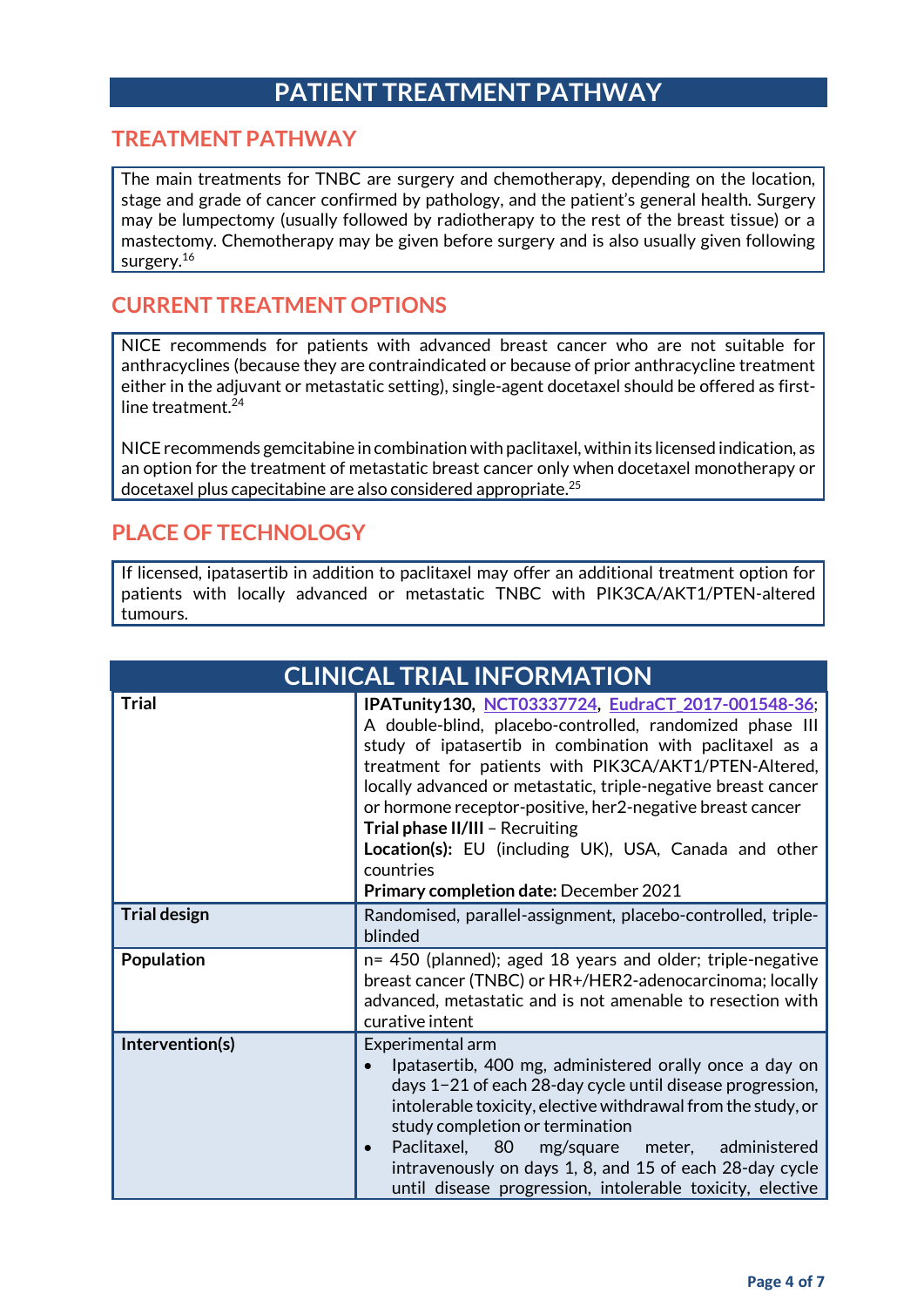|                         | withdrawal from the study, or study completion or<br>termination                                                                                                                                                                                                                                                                                                                                                                                                                    |
|-------------------------|-------------------------------------------------------------------------------------------------------------------------------------------------------------------------------------------------------------------------------------------------------------------------------------------------------------------------------------------------------------------------------------------------------------------------------------------------------------------------------------|
| Comparator(s)           | Placebo arm<br>Paclitaxel, 80 mg/square meter, administered<br>intravenously (IV) on days 1, 8, and 15 of each 28-day cycle<br>until disease progression, intolerable toxicity, elective<br>withdrawal from the study, or study completion or<br>termination<br>Matching placebo, administered orally once a day on days<br>1-21 of each 28-day cycle until disease progression,<br>intolerable toxicity, elective withdrawal from the study, or<br>study completion or termination |
| Outcome(s)              | Progression-Free Survival (PFS)<br>(Time frame: from<br>randomization until the first occurrence of disease<br>progression or death from any cause, whichever occurs<br>earlier, up to approximately 53 months)<br>See trial details for other outcomes                                                                                                                                                                                                                             |
| Results (efficacy)      |                                                                                                                                                                                                                                                                                                                                                                                                                                                                                     |
| <b>Results (safety)</b> |                                                                                                                                                                                                                                                                                                                                                                                                                                                                                     |

### **ESTIMATED COST**

The cost of ipatasertib is not yet known

### **RELEVANT GUIDANCE**

#### **NICE GUIDANCE**

- NICE technology appraisal guidance. Atezolizumab with nab-paclitaxel for untreated PD-L1-positive, locally advanced or metastatic, triple-negative breast cancer (TA639). July 2020.
- NICE technology appraisal guidance. Bevacizumab in combination with capecitabine for the first-line treatment of metastatic breast cancer (TA263). August 2012.
- NICE technology appraisal guidance. Bevacizumab in combination with a taxane for the first-line treatment of metastatic breast cancer (TA214). February 2011.
- NICE technology appraisal guidance. Gemcitabine for the treatment of metastatic breast cancer (TA116). January 2007.

#### **NHS ENGLAND (POLICY/COMMISSIONING) GUIDANCE**

 NHS England. 2013/14 NHS Standard Contract for Cancer: Chemotherapy (Adult). B15/S/a.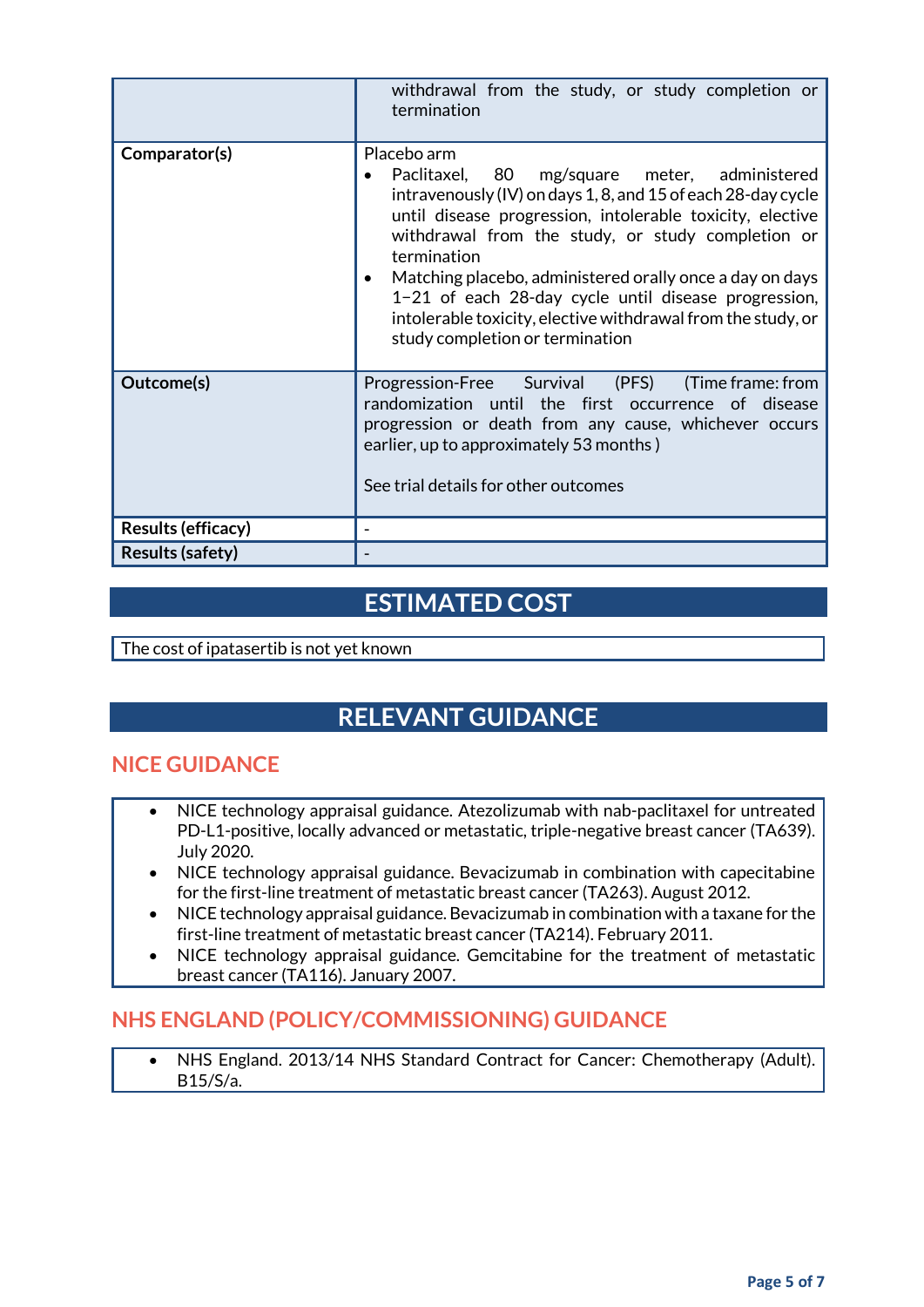#### **OTHER GUIDANCE**

 European School of Oncology (ESO) and the European Society for Medical Oncology (ESMO). 4th ESO-ESMO International Consensus Guidelines for Advanced Breast Cancer (ABC 4). 2018. 26

### **ADDITIONAL INFORMATION**

### **REFERENCES**

- 1 National Cancer Institute. *Ipatasertib.* Available from: <https://www.cancer.gov/publications/dictionaries/cancer-drug/def/ipatasertib> [Accessed 23 July 2020].
- 2 Clinicaltrials.gov. *A Study of Ipatasertib in Combination With Paclitaxel as a Treatment for Participants With PIK3CA/AKT1/PTEN-Altered, Locally Advanced or Metastatic, Triple-Negative Breast Cancer or Hormone Receptor-Positive, HER2-Negative Breast Cancer (IPATunity130)*. *Trial ID: NCT03337724*. Available from[: https://clinicaltrials.gov/ct2/show/NCT03337724](https://clinicaltrials.gov/ct2/show/NCT03337724) [Accessed 23 July 2020].
- 3 Sun L, Huang Y, Liu Y, Zhao Y, He X, Zhang L, et al. Ipatasertib, a novel Akt inhibitor, induces transcription factor FoxO3a and NF-kappaB directly regulates PUMA-dependent apoptosis. *Cell Death Dis*. 2018 Sep 5;9(9):911. Available from[: https://doi.org/10.1038/s41419-018-0943-9.](https://doi.org/10.1038/s41419-018-0943-9)
- 4 Saura C, Roda D, Rosello S, Oliveira M, Macarulla T, Perez-Fidalgo JA, et al. A First-in-Human Phase I Study of the ATP-Competitive AKT Inhibitor Ipatasertib Demonstrates Robust and Safe Targeting of AKT in Patients with Solid Tumors. *Cancer Discov*. 2017 Jan;7(1):102-13. Available from[: https://doi.org/10.1158/2159-8290.Cd-16-0512.](https://doi.org/10.1158/2159-8290.Cd-16-0512)
- 5 Isakoff S, Infante J, Juric D, Chan W, Jia S, Musib L, et al. Phase Ib dose-escalation study of the Akt inhibitor ipatasertib (Ipat) with paclitaxel (P) in patients (pts) with advanced solid tumors. *Annals of Oncology*. 2014;25:iv148. Available from: [https://doi.org/10.1093/annonc/mdu331.6.](https://doi.org/10.1093/annonc/mdu331.6)
- 6 Dent R, Im S-A, Espie M, Blau S, Tan AR, Isakoff SJ, et al. Overall survival (OS) update of the double-blind placebo (PBO)-controlled randomized phase 2 LOTUS trial of first-line ipatasertib (IPAT) + paclitaxel (PAC) for locally advanced/metastatic triple-negative breast cancer (mTNBC). *Journal of Clinical Oncology*. 2018;36(15\_suppl):1008-. Available from: [https://doi.org/10.1200/JCO.2018.36.15\\_suppl.1008.](https://doi.org/10.1200/JCO.2018.36.15_suppl.1008)
- 7 Onclive. *Early OS Data Support Phase III Trial With AKT Inhibitor Ipatasertib for TNBC.* Available from[: https://www.onclive.com/conference-coverage/asco-2018/data-support-phase-3-trial](https://www.onclive.com/conference-coverage/asco-2018/data-support-phase-3-trial-with-akt-inhibitor-in-triple-negative-breast-cancer)[with-akt-inhibitor-in-triple-negative-breast-cancer](https://www.onclive.com/conference-coverage/asco-2018/data-support-phase-3-trial-with-akt-inhibitor-in-triple-negative-breast-cancer) [Accessed 23 July 2020].
- 8 Clinicaltrials.gov. *Ipatasertib | Phase 2.* Available from: [https://clinicaltrials.gov/ct2/results?term=ipatasertib&age\\_v=&gndr=&type=&rslt=&phase=1&S](https://clinicaltrials.gov/ct2/results?term=ipatasertib&age_v=&gndr=&type=&rslt=&phase=1&Search=Apply) [earch=Apply](https://clinicaltrials.gov/ct2/results?term=ipatasertib&age_v=&gndr=&type=&rslt=&phase=1&Search=Apply) [Accessed 23 July 2020].
- 9 Cancer Research UK. *What is breast cancer.* Available from: <https://www.cancerresearchuk.org/about-cancer/breast-cancer/about> [Accessed 23 July 2020].
- 10 Cancer Research UK. *About breast cancer staging and grades.* Available from: [https://www.cancerresearchuk.org/about-cancer/breast-cancer/stages-types-grades/about](https://www.cancerresearchuk.org/about-cancer/breast-cancer/stages-types-grades/about-breast-cancer-staging-grades)[breast-cancer-staging-grades](https://www.cancerresearchuk.org/about-cancer/breast-cancer/stages-types-grades/about-breast-cancer-staging-grades) [Accessed 23 July 2020].
- 11 Plasilova ML, Hayse B, Killelea BK, Horowitz NR, Chagpar AB, Lannin DR. Features of triplenegative breast cancer: Analysis of 38,813 cases from the national cancer database. *Medicine*. 2016;95(35). Available from[: https://www.ncbi.nlm.nih.gov/pmc/articles/PMC5008562/.](https://www.ncbi.nlm.nih.gov/pmc/articles/PMC5008562/)
- 12 Yeh J, Chun J, Schwartz S, Wang A, Kern E, Guth AA, et al. Clinical characteristics in patients with triple negative breast cancer. *International journal of breast cancer*. 2017;2017. Available from: [https://www.ncbi.nlm.nih.gov/pmc/articles/PMC5585655/.](https://www.ncbi.nlm.nih.gov/pmc/articles/PMC5585655/)
- 13 Breastcancer.org. *Triple-Negative Breast Cancer.* Available from: [https://www.breastcancer.org/symptoms/diagnosis/trip\\_neg](https://www.breastcancer.org/symptoms/diagnosis/trip_neg) [Accessed 23 July 2020].
- 14 Reddy SM, Barcenas CH, Sinha AK, Hsu L, Moulder SL, Tripathy D, et al. Long-term survival outcomes of triple-receptor negative breast cancer survivors who are disease free at 5 years and